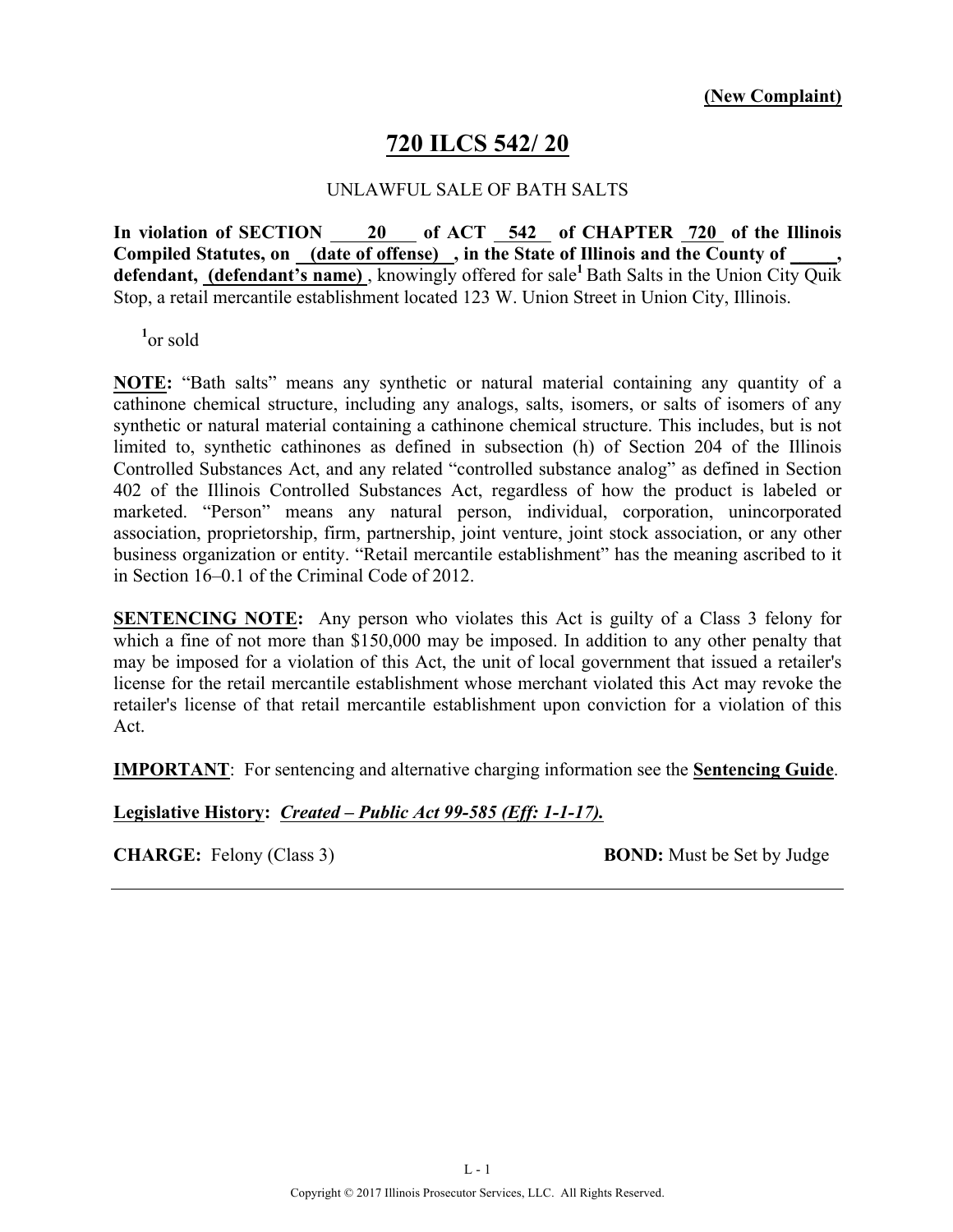# **720 ILCS 550/ 4(a)**

#### UNLAWFUL POSSESSION OF CANNABIS

**In violation of SECTION 4(a) ACT 550 of CHAPTER 720 of the Illinois**  Compiled Statutes, on \_(date of offense) \_, in the State of Illinois and the County of \_ **defendant, (defendant's name)** , knowingly had in his possession not more than *2.5 10* grams of a substance containing cannabis.

**NOTE:** For a discussion of whether it is necessary to allege and prove the "exceptions" to this criminal offense see **Appendix B.**

**SENTENCING NOTE: A violation of this subsection shall constitute a civil law violation punishable by a minimum fine of \$100 and a maximum fine of \$200.**

**IMPORTANT**: For sentencing and alternative charging information see the **Sentencing Guide**.

**Legislative History:** Created - P.A. 77-758 (August 16, 1971; Amended - P.A.s 77-2627, 78- 255*, and* 90-397 and *by Public Act: 99-697; (Eff: 7-29-16).*

#### **CHARGE:** Civil Violation **BOND:** No Bond

**(Amended Complaint)**

## **720 ILCS 550/ 4(b)**

#### UNLAWFUL POSSESSION OF CANNABIS

**In violation of SECTION 4(b) of ACT 550 of CHAPTER 720 of the Illinois**  Compiled Statutes, on (date of offense), in the State of Illinois and the County of **defendant, (defendant's name)** , knowingly had in his possession more than **2.5 10** grams, but not more than **10 30** grams, of a substance containing cannabis.

**NOTE:** For a discussion of whether it is necessary to allege and prove the "exceptions" to this criminal offense see **Appendix B.**

**IMPORTANT**: For sentencing and alternative charging information see the **Sentencing Guide.**

#### **Legislative History: Amended by Public Act: 99-697; (Eff: 7-29-16).**

**CHARGE:** Misdemeanor (Class B) **BOND:** \$1,500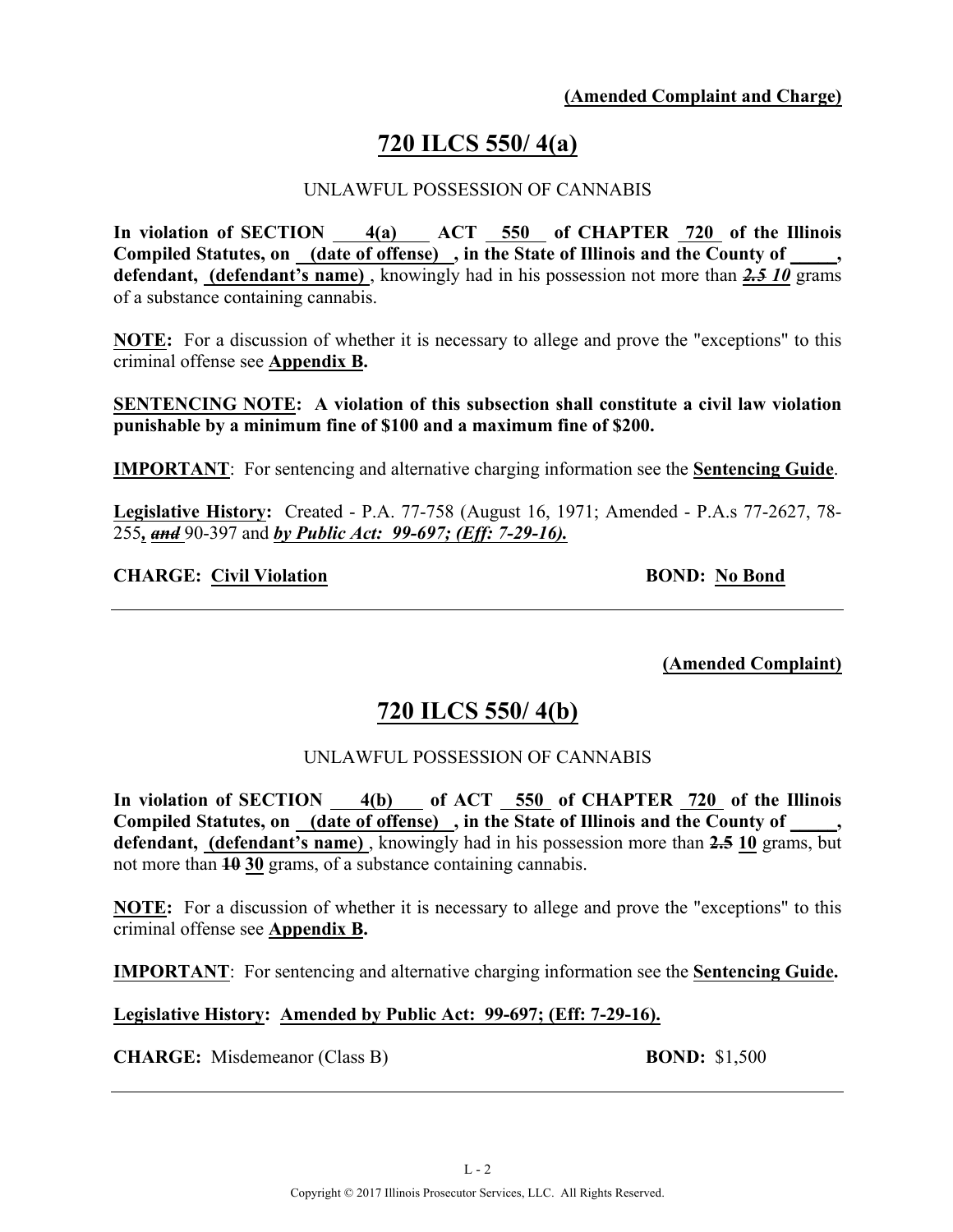# **720 ILCS 550/ 4(c)**

#### UNLAWFUL POSSESSION OF CANNABIS

**In violation of SECTION 4(c) of ACT 550 of CHAPTER 720 of the Illinois**  Compiled Statutes, on \_(date of offense) \_, in the State of Illinois and the County of \_ **defendant, (defendant's name)** , knowingly had in his possession more than **10 30** grams, but not more than **30 100** grams, of a substance containing cannabis.

**NOTE:** For a discussion of whether it is necessary to allege and prove the "exceptions" to this criminal offense see **Appendix B.**

**CHARGING NOTE:** Any person convicted of a second or subsequent offense under this Act is guilty of a Class 4 felony. The charging instrument must state prior conviction. See **Appendix A** for discussion.

**IMPORTANT**: For sentencing and alternative charging information see the **Sentencing Guide.**

#### **Legislative History: Amended by Public Act: 99-697; (Eff: 7-29-16).**

**CHARGE:** Misdemeanor (Class A) **BOND:** \$1,500

**(Amended Complaint)**

## **720 ILCS 550/ 4(d)**

#### UNLAWFUL POSSESSION OF CANNABIS

**In violation of SECTION 4(d) of ACT 550 of CHAPTER 720 of the Illinois**  Compiled Statutes, on (date of offense), in the State of Illinois and the County of **defendant, (defendant's name)** , knowingly had in his possession more than (*30)100* grams, but not more than 500 grams, of a substance containing cannabis.

**NOTE:** For a discussion of whether it is necessary to allege and prove the "exceptions" to this criminal offense see **Appendix B**.

**CHARGING NOTE:** Any person convicted of a second or subsequent offense under this Act is guilty of a Class 3 felony. The charging instrument must state prior conviction. See **Appendix A** for discussion.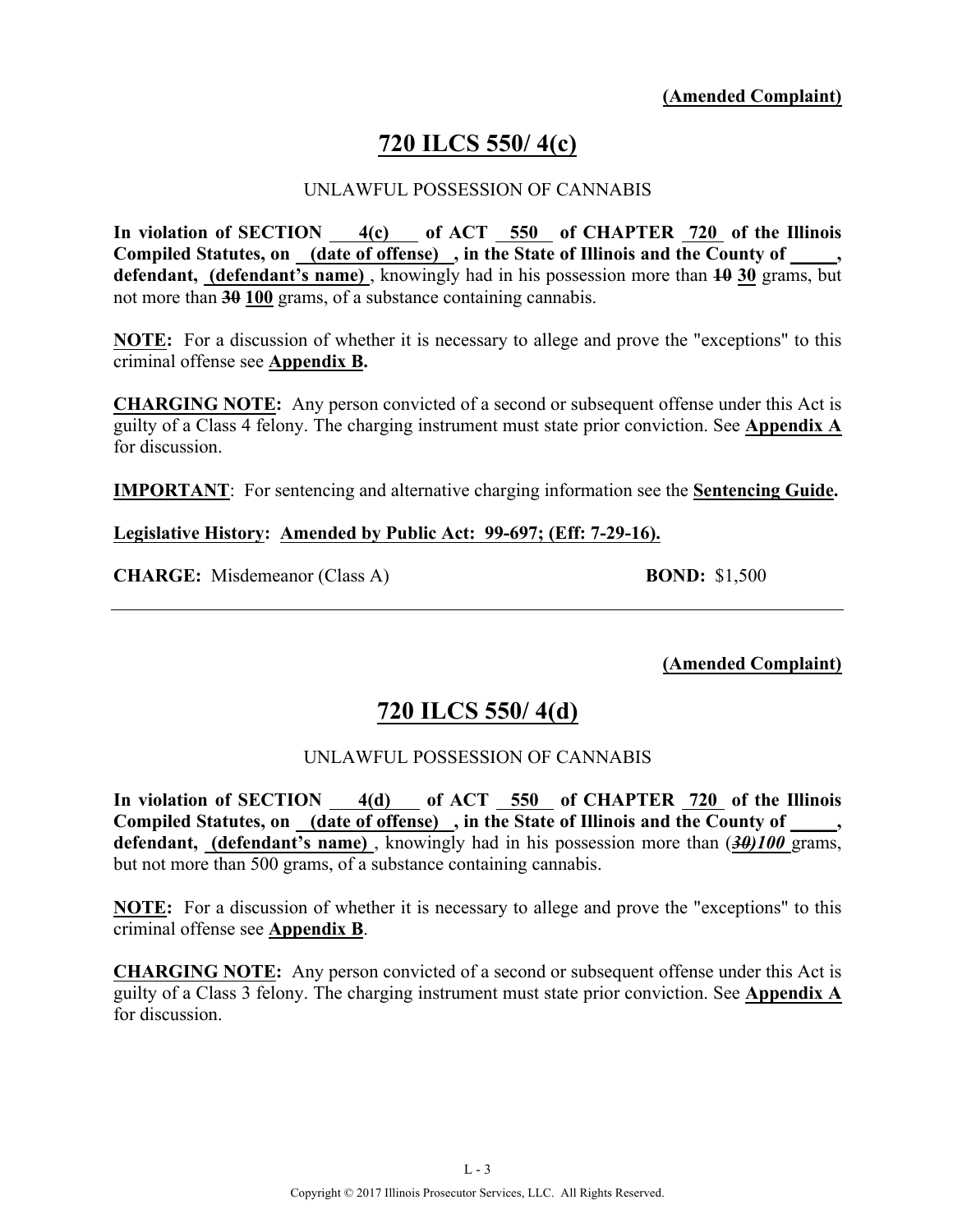**IMPORTANT**: For sentencing and alternative charging information see the **Sentencing Guide**.

**CHARGE:** Felony (Class 4) **BOND:** Must be Set by Judge

## **720 ILCS 550/ 4(e)**

#### UNLAWFUL POSSESSION OF CANNABIS

**In violation of SECTION 4(e) of ACT 550 of CHAPTER 720 of the Illinois Compiled Statutes, on (date of offense) , in the State of Illinois and the County of \_\_\_\_\_, defendant, (defendant's name)** , knowingly had in his possession more than 500 grams, but not more than 2,000 grams, of a substance containing cannabis.

**NOTE:** For a discussion of whether it is necessary to allege and prove the "exceptions" to this criminal offense see Appendix B.

**IMPORTANT**: For sentencing and alternative charging information see the Sentencing Guide.

**CHARGE:** Felony (Class 3) **BOND:** Must be Set by Judge

# **720 ILCS 550/ 4(f)**

UNLAWFUL POSSESSION OF CANNABIS

**In violation of SECTION 4(f) of ACT 550 of CHAPTER 720 of the Illinois**  Compiled Statutes, on <u>(date of offense)</u>, in the State of Illinois and the County of **defendant, (defendant's name)** , knowingly had in his possession more than 2,000 grams but not more than 5,000 grams of a substance containing cannabis.

**NOTE:** For a discussion of whether it is necessary to allege and prove the "exceptions" to this criminal offense see Appendix B.

**IMPORTANT**: For sentencing and alternative charging information see the Sentencing Guide.

**CHARGE:** Felony (Class 2) **BOND:** Must be Set by Judge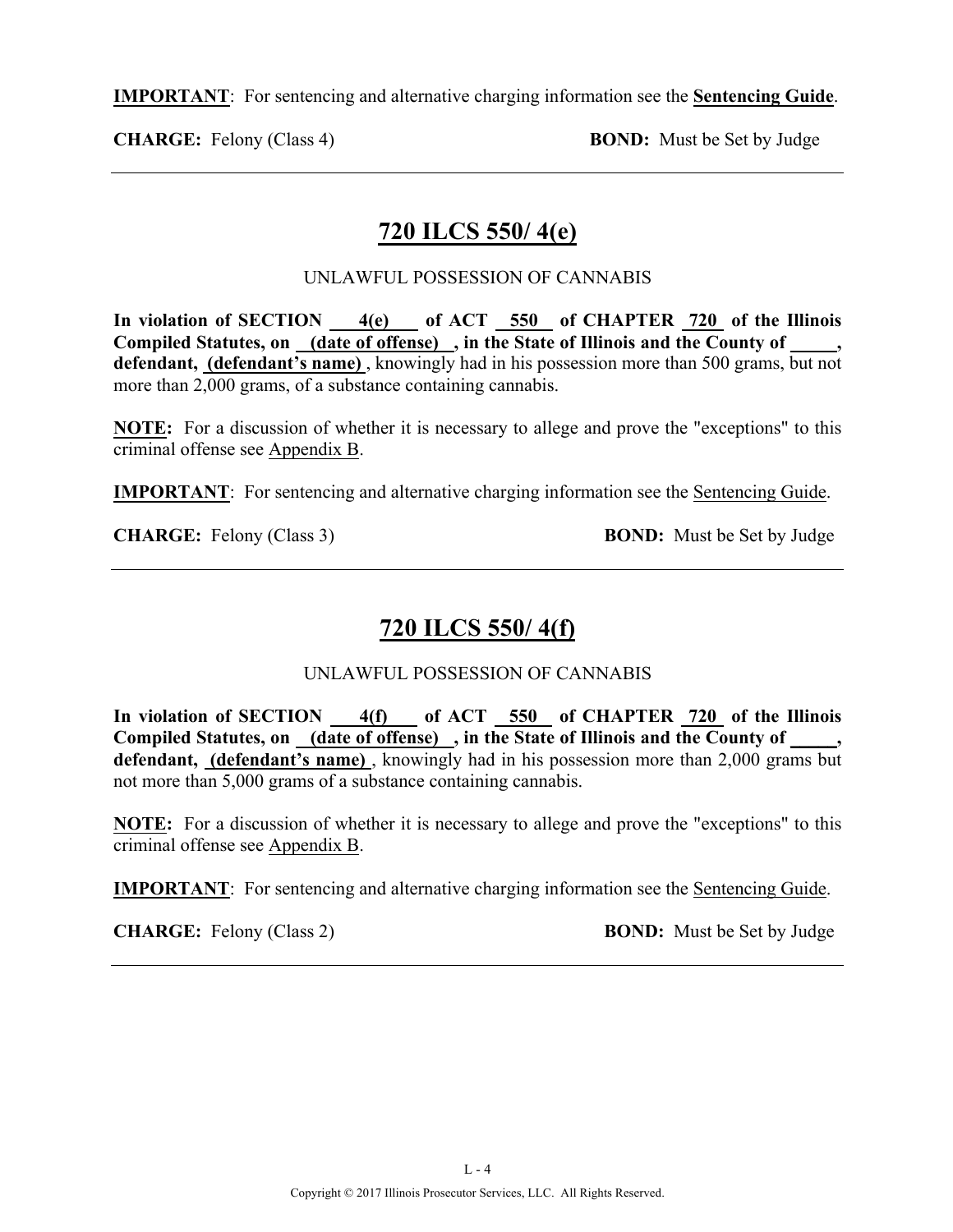## **720 ILCS 550/ 4(g)**

#### UNLAWFUL POSSESSION OF CANNABIS

In violation of SECTION 4(g) of ACT 550 of CHAPTER 720 of the Illinois **Compiled Statutes, on (date of offense) , in the State of Illinois and the County of \_\_\_\_\_, defendant, (defendant's name)** , knowingly had in his possession more than 5,000 grams of a substance containing cannabis.

**NOTE:** For a discussion of whether it is necessary to allege and prove the "exceptions" to this criminal offense see Appendix B.

**IMPORTANT**: For sentencing and alternative charging information see the Sentencing Guide.

**CHARGE:** Felony (Class 1) **BOND:** Must be Set by Judge

### **720 ILCS 550/ 5(a)**

### UNLAWFUL DELIVERY**<sup>1</sup>** OF CANNABIS

**In violation of SECTION 5(a) of ACT 550 of CHAPTER 720 of the Illinois**  Compiled Statutes, on (date of offense), in the State of Illinois and the County of defendant, (defendant's name), knowingly delivered<sup>2</sup> to Don Smith not more than 2.5 grams of a substance containing cannabis.

<sup>1</sup> or manufacture or possession with the intent to manufacture or deliver; <sup>2</sup> or manufactured, or possessed with intent to deliver or manufacture

**NOTE:** For a discussion of whether it is necessary to allege and prove the "exceptions" to this criminal offense see Appendix B.

**CHARGING NOTE:** Any person who violates this subsection in any school, on the real property comprising any school, or any conveyance owned, leased or contracted by a school to transport students to or from school or a school related activity on any public way within 1,000 feet of the real property comprising any school, or any conveyance owned, leased or contracted by a school to transport students to or from school or a school related activity is guilty of a Class A misdemeanor. See Sentencing Guide for discussion. (720 ILCS 550/5.2)

**IMPORTANT**: For sentencing and alternative charging information see the Sentencing Guide.

**Legislative History:** Created - P.A. 77-758 (August 16, 1971); Amended - P.A.s 77-2627, 78- 255, 83-778, 87-544 and 90-397.

**CHARGE:** Misdemeanor (Class B) **BOND:** \$1,500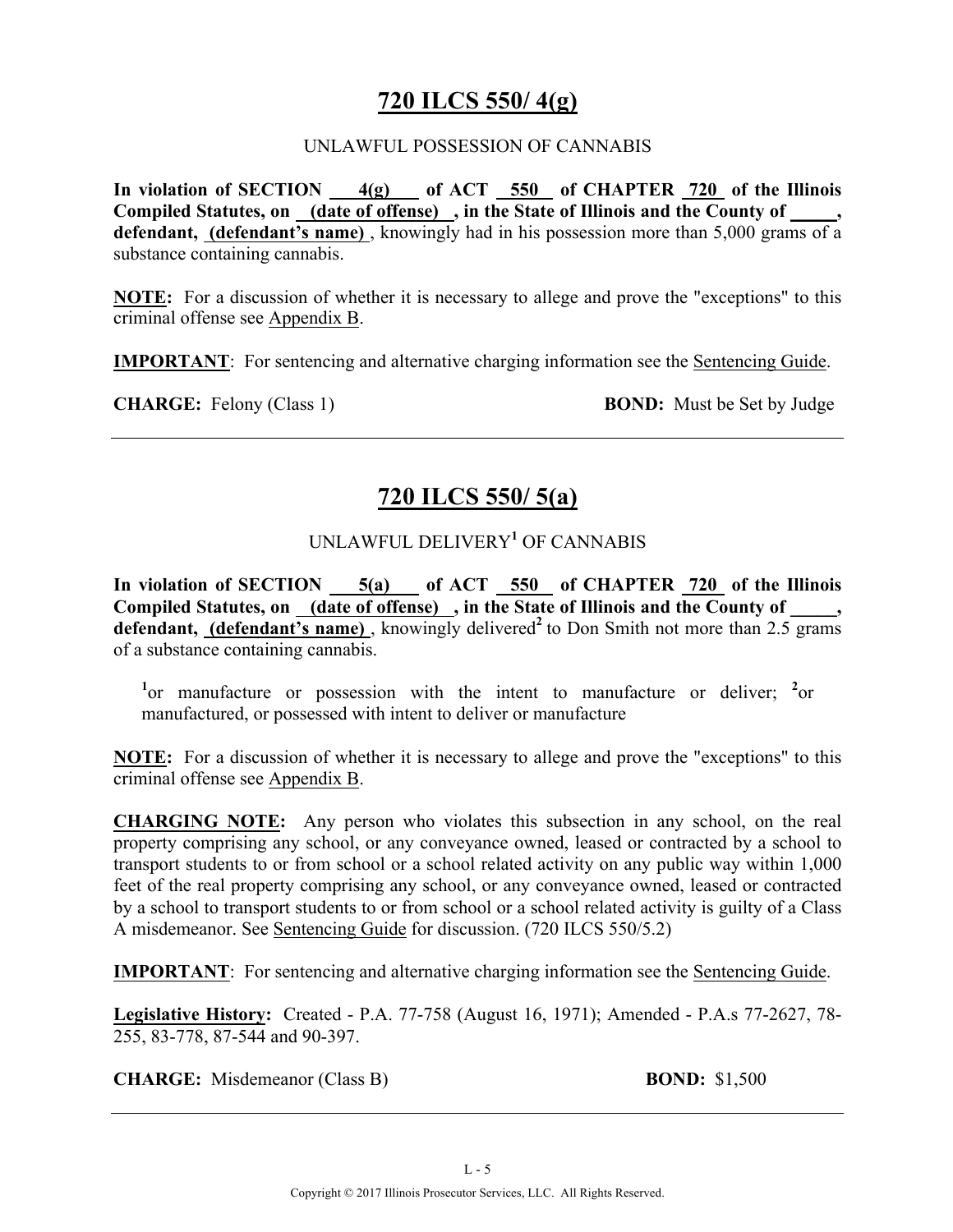### **720 ILCS 550/ 5(b)**

#### UNLAWFUL DELIVERY**<sup>1</sup>** OF CANNABIS

**In violation of SECTION 5(b) of ACT 550 of CHAPTER 720 of the Illinois Compiled Statutes, on (date of offense) , in the State of Illinois and the County of \_\_\_\_\_,**  defendant, (defendant's name), knowingly delivered<sup>2</sup> to Don Smith more than 2.5 grams, but not more than 10 grams, of a substance containing cannabis.

<sup>1</sup> or manufacture or possession with the intent to deliver or manufacture; <sup>2</sup>  $^{2}$ or manufactured, or possessed with intent to deliver or manufacture

**NOTE:** For a discussion of whether it is necessary to allege and prove the "exceptions" to this criminal offense see Appendix B.

**CHARGING AND SENTENCING NOTE:** Any person who violates this subsection in any school, on the real property comprising any school, or any conveyance owned, leased or contracted by a school to transport students to or from school or a school related activity, or on any public way within 1,000 feet of the real property comprising any school, or any conveyance owned, leased or contracted by a school to transport students to or from school or a school related activity is guilty of a Class 4 felony, the fine for which shall not exceed \$25,000. See Sentencing Guide for discussion. (720 ILCS 550/5.2)

**IMPORTANT**: For sentencing and alternative charging information see the Sentencing Guide.

**CHARGE:** Misdemeanor (Class A) **BOND:** \$1,500

## **720 ILCS 550/ 5(c)**

### UNLAWFUL DELIVERY**<sup>1</sup>** OF CANNABIS

**In violation of SECTION 5(c) of ACT 550 of CHAPTER 720 of the Illinois**  Compiled Statutes, on (date of offense), in the State of Illinois and the County of defendant, (defendant's name), knowingly delivered<sup>2</sup> to Don Smith more than 10 grams, but not more than 30 grams, of a substance containing cannabis, otherwise than as authorized in the Cannabis Control Act.

<sup>1</sup> or manufacture or possession with the intent to deliver or manufacture; <sup>2</sup>  $^{2}$ or manufactured, or possessed with intent to deliver or manufacture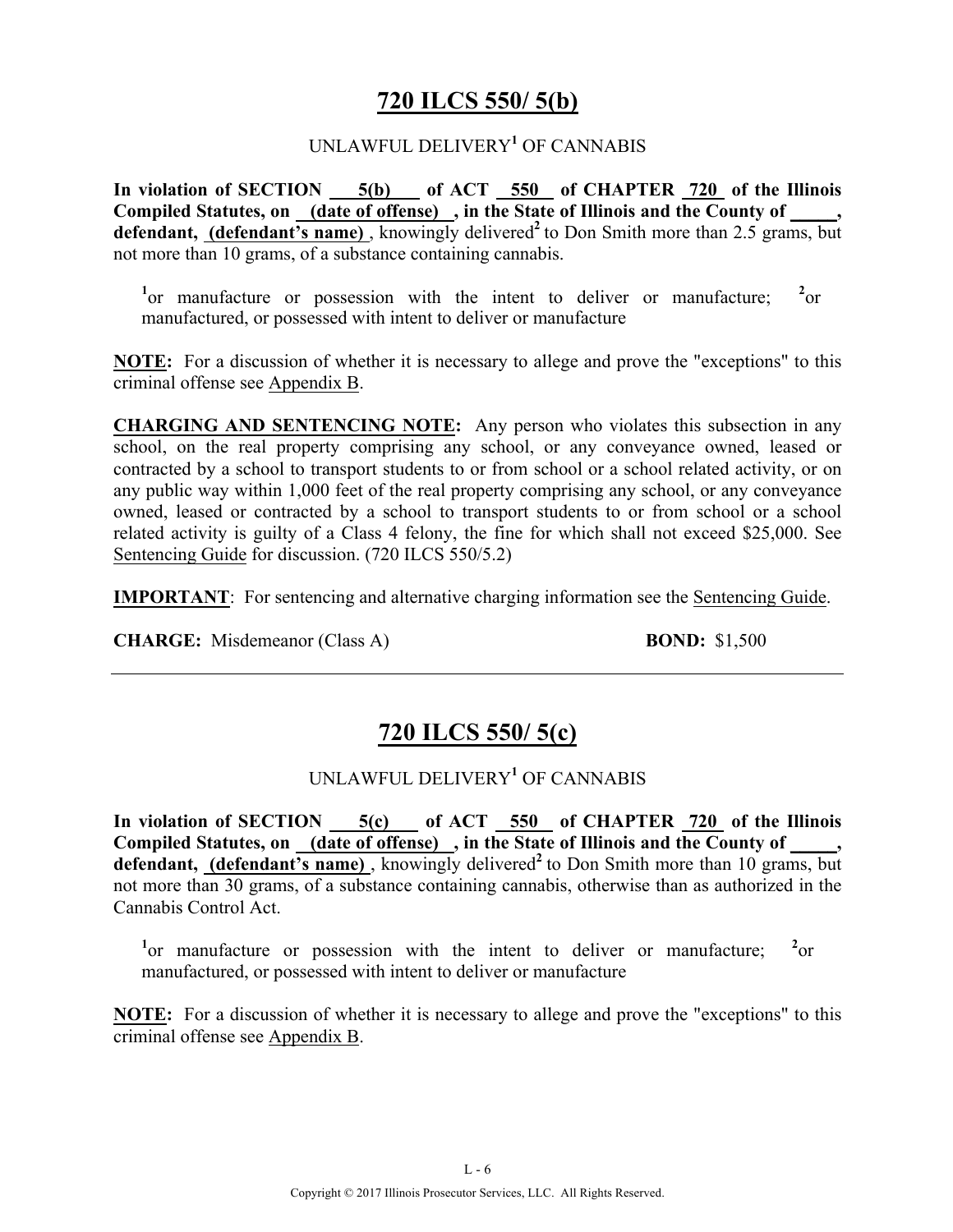**CHARGING AND SENTENCING NOTE:** Any person who violates this subsection in any school, on the real property comprising any school, or any conveyance owned, leased or contracted by a school to transport students to or from school or a school related activity, or on any public way within 1,000 feet of the real property comprising any school, or any conveyance owned, leased or contracted by a school to transport students to or from school or a school related activity is guilty of a Class 3 felony, the fine for which shall not exceed \$50,000. See Sentencing Guide for discussion. (720 ILCS 550/5.2)

**IMPORTANT**: For sentencing and alternative charging information see the Sentencing Guide.

**CHARGE:** Felony (Class 4) **BOND:** Must be Set by Judge

## **720 ILCS 550/ 5(d)**

### UNLAWFUL DELIVERY**<sup>1</sup>** OF CANNABIS

In violation of SECTION 5(d) of ACT 550 of CHAPTER 720 of the Illinois **Compiled Statutes, on (date of offense) , in the State of Illinois and the County of \_\_\_\_\_,**  defendant, (defendant's name), knowingly delivered<sup>2</sup> to Don Smith more than 30 grams, but not more than 500 grams, of a substance containing cannabis.

<sup>1</sup> or manufacture or possession with the intent to deliver or manufacture; <sup>2</sup>  $^{2}$ or manufactured, or possessed with intent to deliver or manufacture

**NOTE:** For a discussion of whether it is necessary to allege and prove the "exceptions" to this criminal offense see Appendix B.

**CHARGING AND SENTENCING NOTE:** Any person who violates this subsection in any school, on the real property comprising any school, or any conveyance owned, leased or contracted by a school to transport students to or from school or a school related activity, or on any public way within 1,000 feet of the real property comprising any school, or any conveyance owned, leased or contracted by a school to transport students to or from school or a school related activity is guilty of a Class 2 felony, the fine for which shall not exceed \$100,000. See Sentencing Guide for discussion. (720 ILCS 550/5.2)

**IMPORTANT**: For sentencing and alternative charging information see the Sentencing Guide.

**CHARGE:** Felony (Class 3) **BOND:** Must be Set by Judge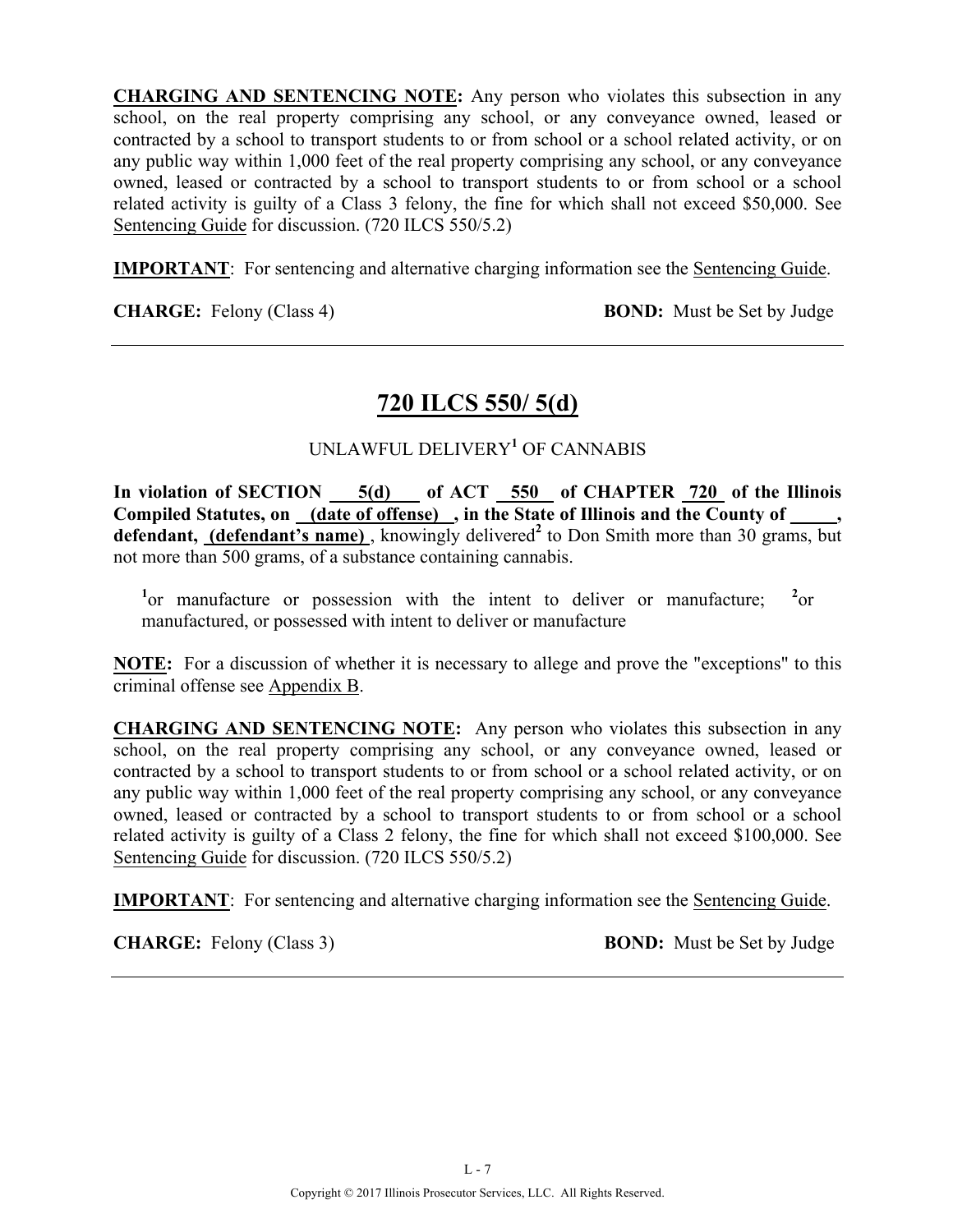## **720 ILCS 550/ 5(e)**

#### UNLAWFUL DELIVERY**<sup>1</sup>** OF CANNABIS

**In violation of SECTION 5(e) of ACT 550 of CHAPTER 720 of the Illinois**  Compiled Statutes, on (date of offense), in the State of Illinois and the County of, defendant, (defendant's name), knowingly and unlawfully delivered<sup>2</sup> to Don Smith more than 500 grams, but not more than 2,000 grams, of a substance containing cannabis, otherwise than as authorized in the Cannabis Control Act.

<sup>1</sup> or manufacture or possession with the intent to deliver or manufacture; <sup>2</sup> or manufactured, or possessed with intent to deliver or manufacture

**NOTE:** For a discussion of whether it is necessary to allege and prove the "exceptions" to this criminal offense see Appendix B.

**CHARGING AND SENTENCING NOTE:** Any person who violates this subsection in any school, on the real property comprising any school, or any conveyance owned, leased or contracted by a school to transport students to or from school or a school related activity, or on any public way within 1,000 feet of the real property comprising any school, or any conveyance owned, leased or contracted by a school to transport students to or from school or a school related activity is guilty of a Class 1 felony, the fine for which shall not exceed \$200,000. See Sentencing Guide for discussion. (720 ILCS 550/5.2)

**IMPORTANT**: For sentencing and alternative charging information see the Sentencing Guide.

**CHARGE:** Felony (Class 2) **BOND:** Must be Set by Judge

## **720 ILCS 550/ 5(f)**

### UNLAWFUL DELIVERY**<sup>1</sup>** OF CANNABIS

**In violation of SECTION 5(f) of ACT 550 of CHAPTER 720 of the Illinois**  Compiled Statutes, on (date of offense), in the State of Illinois and the County of defendant, (defendant's name), knowingly delivered<sup>2</sup> to Don Smith more than 2,000 grams but not more than 5,000 grams of a substance containing cannabis.

<sup>1</sup> or manufacture or possession with the intent to deliver or manufacture; <sup>2</sup>  $^{2}$ <sub>or</sub> manufactured or possessed with the intent to deliver or manufacture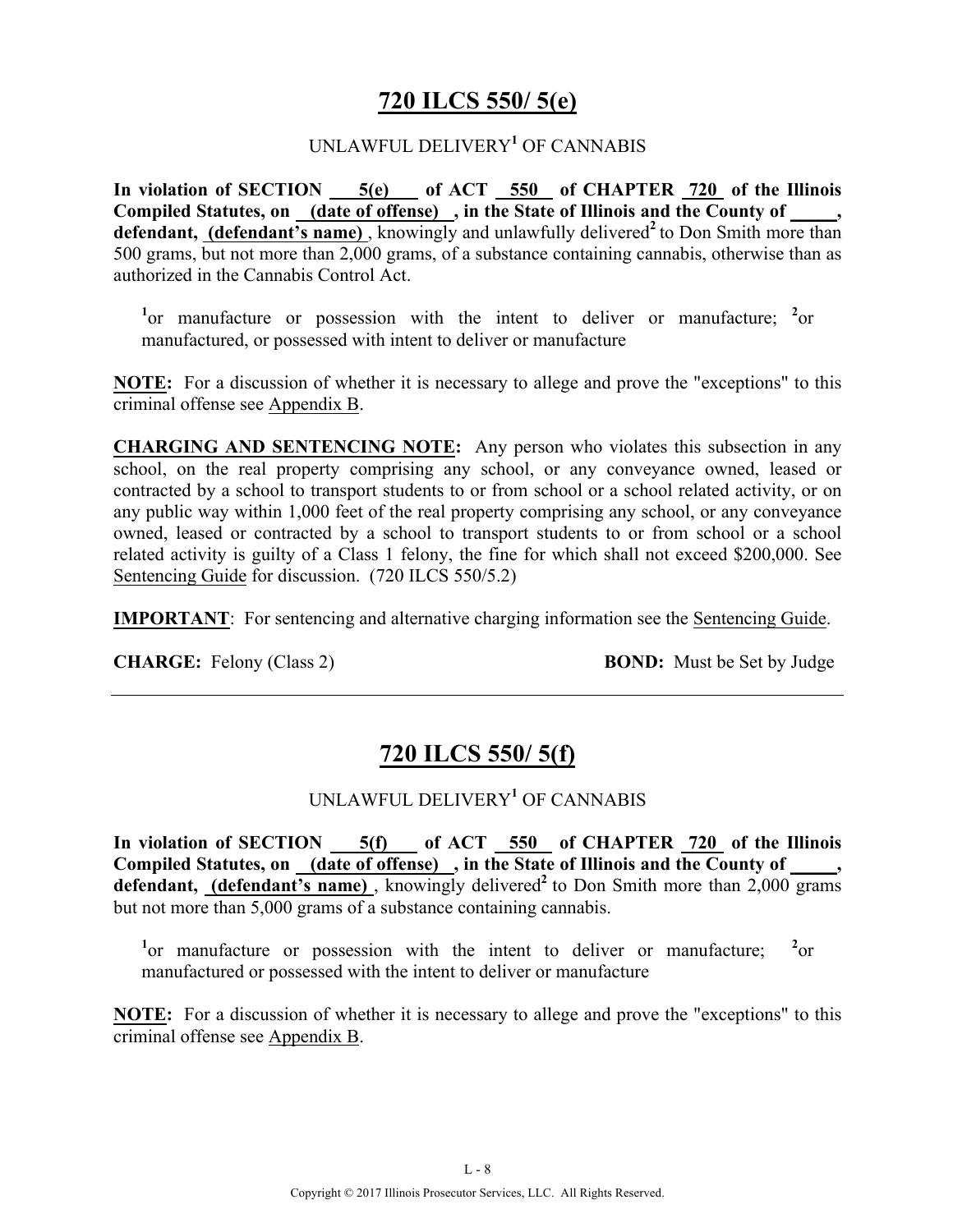**IMPORTANT**: For sentencing and alternative charging information see the Sentencing Guide.

**CHARGE:** Felony (Class 1) **BOND:** Must be Set by Judge

# **720 ILCS 550/ 5(g)**

### UNLAWFUL DELIVERY**<sup>1</sup>** OF CANNABIS

**In violation of SECTION 5(g) of ACT 550 of CHAPTER 720 of the Illinois Compiled Statutes, on (date of offense) , in the State of Illinois and the County of \_\_\_\_\_,**  defendant, (defendant's name), knowingly delivered<sup>2</sup> to Don Smith more than 5,000 grams of a substance containing cannabis.

<sup>1</sup> or manufacture or possession with the intent to deliver or manufacture; <sup>2</sup>  $^{2}$ or manufactured or possessed with the intent to deliver or manufacture

**NOTE:** For a discussion of whether it is necessary to allege and prove the "exceptions" to this criminal offense see Appendix B.

**IMPORTANT**: For sentencing and alternative charging information see the Sentencing Guide.

**CHARGE:** Felony (Class X) **BOND:** Must be Set by Judge

# **720 ILCS 550/ 5.1(a)**

### UNLAWFUL CANNABIS TRAFFICKING

In violation of SECTION 5.1(a) of ACT 550 of CHAPTER 720 of the Illinois **Compiled Statutes, on (date of offense) , in the State of Illinois and the County of \_\_\_\_\_, defendant, (defendant's name)** , knowingly brought**<sup>1</sup>**2500 or more grams of cannabis into the State of Illinois for the purpose of delivering<sup>2</sup> said cannabis in Illinois<sup>3</sup> in that said defendant landed his Piper Cub airplane at Mug Field, Union City, Union County, Illinois, after having taken off from Miami, Florida, and said defendant's airplane contained in excess of 2,500 grams of cannabis.

<sup>1</sup> or caused to be brought; <sup>2</sup> or for the purpose of manufacture or with the intent to manufacture or deliver; <sup>3</sup> or in any other state or county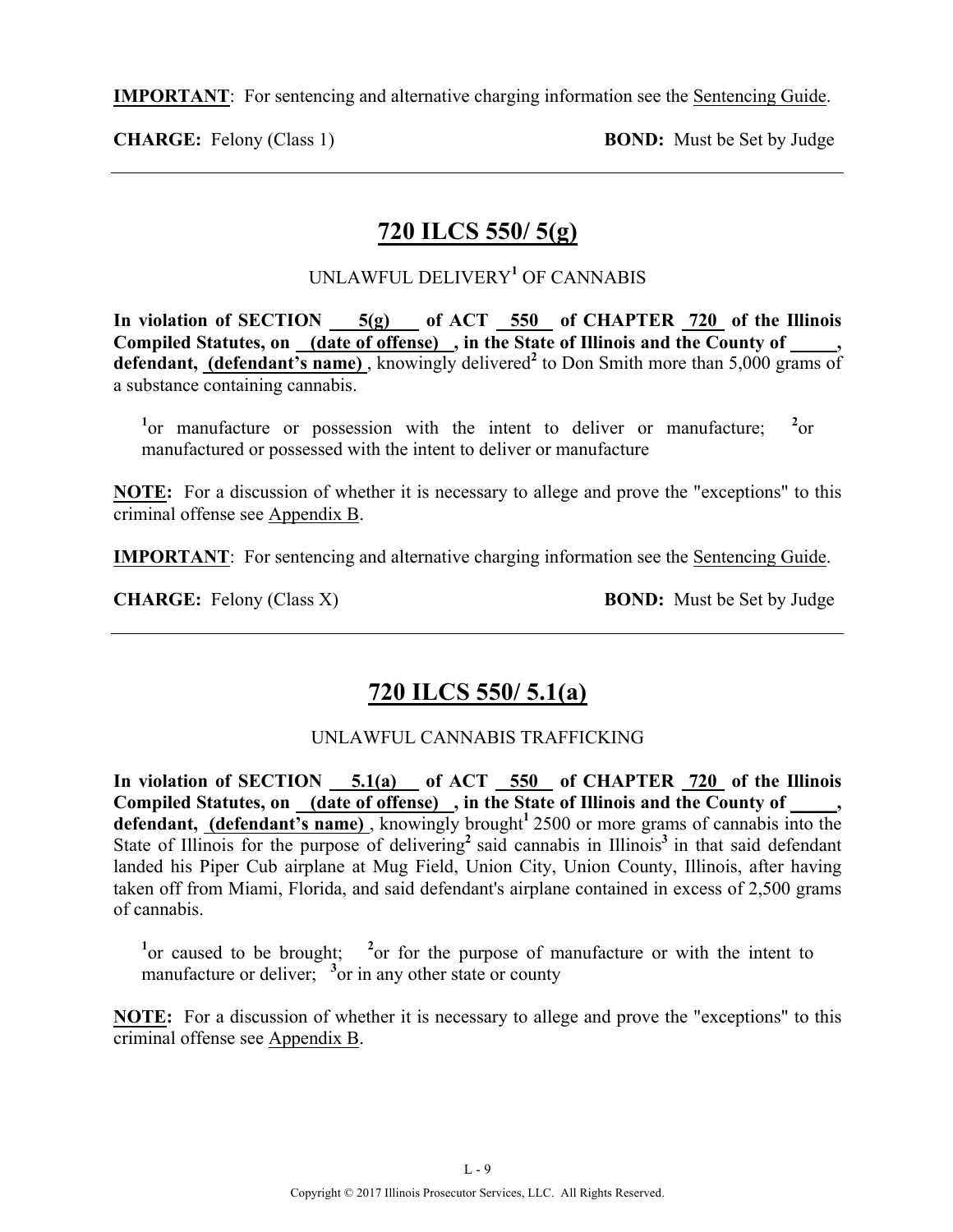**SENTENCING NOTE:** A person convicted of cannabis trafficking shall be sentenced to a term of imprisonment not less than twice the minimum term and fined an amount as authorized by subsection (f) or (g) of Section 5 of this Act based upon the amount of cannabis brought or caused to be brought into this State, and not more than twice the maximum term of imprisonment and fine.

**IMPORTANT**: For sentencing and alternative charging information see the Sentencing Guide.

**CHARGE:** See Note. **BOND:** See Note.

#### **(New Offense)**

### **720 ILCS 550/ 5.3(a)**

UNLAWFUL USE OF CANNABIS-BASED PRODUCT MANUFACTURING EQUIPMENT

In violation of SECTION 5.1(a) of ACT 550 of CHAPTER 720 of the Illinois **Compiled Statutes, on (date of offense) , in the State of Illinois and the County of \_\_\_\_\_,**  defendant, (defendant's name), knowingly engaged in the possession<sup>1</sup> of equipment used in the manufacturing of a cannabis-based product using a volatile**<sup>2</sup>** gas, to wit: a canister of butane gas**<sup>3</sup>** , with the intent to manufacture**<sup>4</sup>** directly**<sup>5</sup>** a cannabis-based product, to wit: (describe the cannabis-based product).

<sup>1</sup><sup>or</sup> procurement, transportation, storage, or delivery; <sup>2</sup><sup>or</sup> explosive; <sup>3</sup><sup>or</sup> any volatile or explosive gas; <sup>4</sup> or compound, covert (sic), produce, derive, process, or prepare; <sup>5</sup>  $5_{\alpha r}$ indirectly.

**CHARGING NOTE:** This Section does not apply to a cultivation center or cultivation center agent that prepares medical cannabis or cannabis-infused products in compliance with the Compassionate Use of Medical Cannabis Pilot Program Act and Department of Public Health and Department of Agriculture rules.

**IMPORTANT**: For sentencing and alternative charging information see the **Sentencing Guide.**

**Legislative History:** Created by Public Act: 99-697; *(Eff: 7-29-16)*.

**CHARGE:** Felony (Class 2) **BOND:** Must be Set by Judge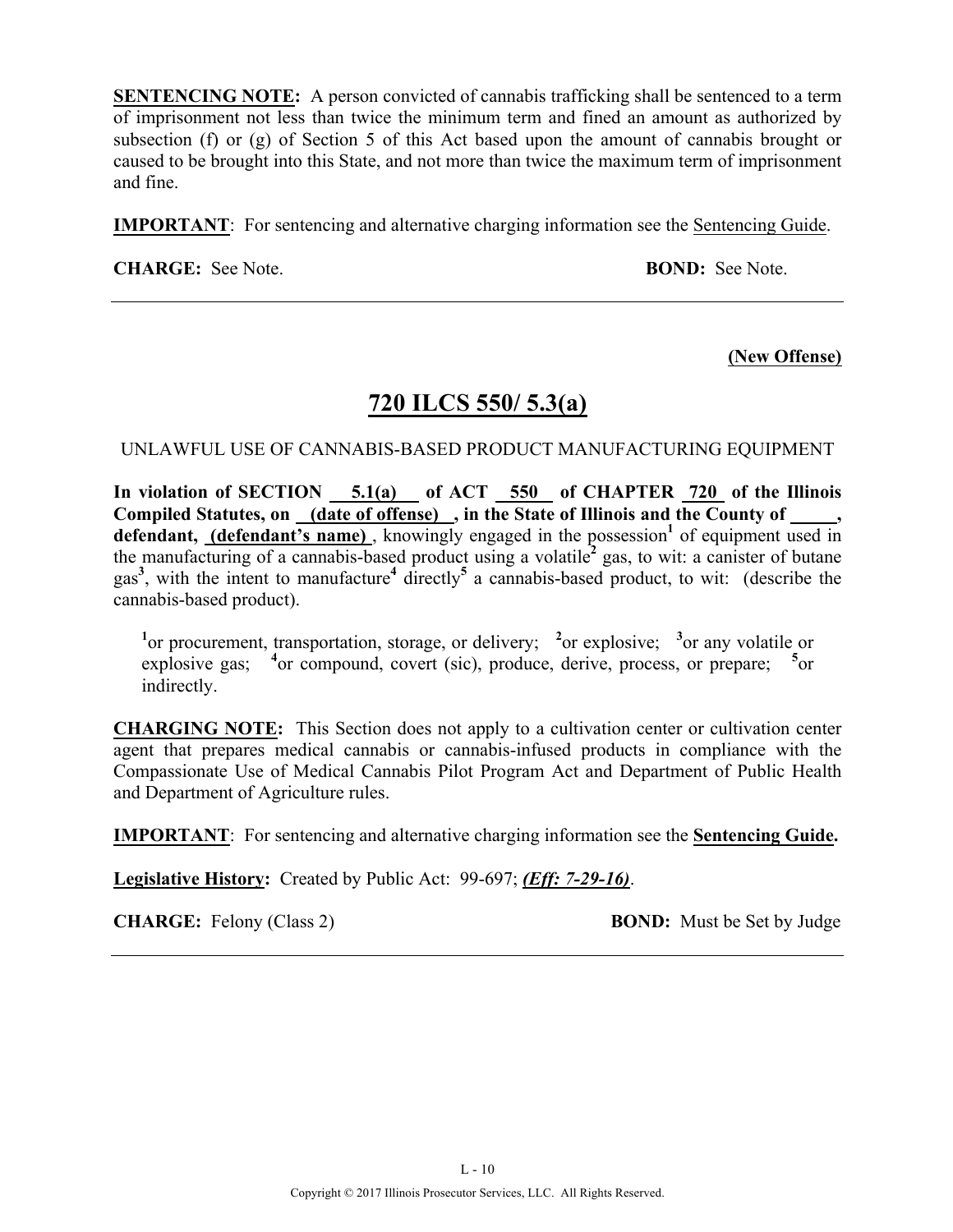## **720 ILCS 550/ 7(a)**

#### UNLAWFUL DELIVERY OF CANNABIS

**In violation of SECTION 7(a) of ACT 550 of CHAPTER 720 of the Illinois Compiled Statutes, on (date of offense) , in the State of Illinois and the County of \_\_\_\_\_,**  defendant, (defendant's name), being a person of at least 18<sup>1</sup> years, knowingly sold to Don Smith, a person under 18 years of age and at least 3 years his junior, in violation of Section 5(a) of Act 550 of Chapter 720 of the Illinois Compiled Statutes, more than 2.5 grams of a substance containing cannabis.

**1** 720 ILCS 550/7 provides: Any person who is at least 18 years of age who violates Section 5 of this Act by delivering cannabis to a person under 18 years of age who is at least 3 years his junior is punishable by a sentence up to twice the maximum otherwise authorized by Section 5. If this situation should arise, merely select the applicable subsections of Section 5 and add the age allegations as set forth in the above model complaint.

**NOTE:** For a discussion of whether it is necessary to allege and prove the "exceptions" to this criminal offense see Appendix B.

**CHARGING NOTE:** Check applicable Section to determine whether offense is misdemeanor or felony.

**IMPORTANT**: For sentencing and alternative charging information see the Sentencing Guide.

**Legislative History:** Created - P.A. 77-758 (August 17, 1971); Amended - P.A.s 77-2627, 78- 255 and 85-1209.

**CHARGE:** See Note. **BOND:** See Note.

### **720 ILCS 550/ 8(b)**

UNLAWFUL PRODUCTION OF CANNABIS SATIVA PLANTS

**In violation of SECTION 8(b) of ACT 550 of CHAPTER 720 of the Illinois**  Compiled Statutes, on (date of offense), in the State of Illinois and the County of defendant, (defendant's name), knowingly produced<sup>1</sup> 16 cannabis sativa plants in the residence commonly known as 777 May Street, Union City, Union County, Illinois.

**1** or possessed